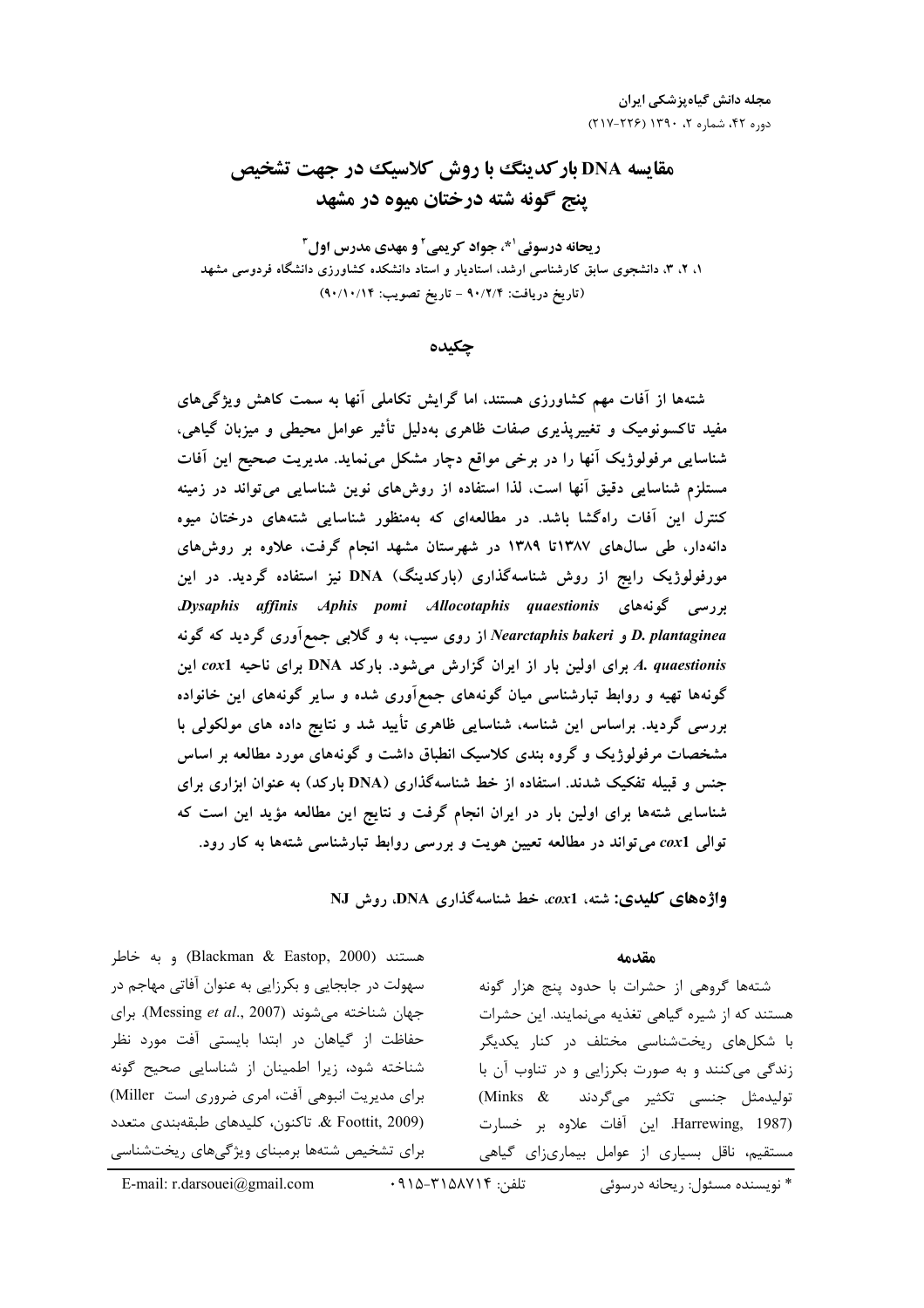ارایه گردیده است، اما کوچک جثه بودن این آفات، گرایش تکاملی به سمت کاهش ویژگیهای مفید تاكسونوميك، تغييرپذيري صفات ظاهري آنها بهواسطه تأثیر عوامل محیطی و میزبان گیاهی و ایجاد چندشکلی، نه تنها شناسایی این گونهها را میتواند دشوار سازد، بلكه بررسى روابط أنها را نيز در سطوح مختلف تاكسونومي دچار مشكل مي نمايد (Foottit, 1997). مشکلات موجود در روشهای شناسایی سنتی حشرات که مبتنی بر خصوصیات ریختشناسی هستند، محققان را برآن داشت تا روشهای مولکولی را در این زمینه به کارگیرند. در میان این روشها، توالی یابی DNA بیشترین (Lee et al., 2011; Kim et al., كاربرد را دارا مى باشد) (2010 ابزارهای شناسایی مولکولی، اطلاعاتی ارزشمند را برای حل مشکلات ردهبندی خانواده Aphididae در اختیار يژوهشگران قرار داده است (Foottit, 1997). فنون مبتنى بر توالی یابی DNA، در شناسایی و مطالعه روابط تبارشناسی حشرات مورد استفاده قرارگرفتهاند. در این مطالعات از نواحی ریبوزومی و نیز ژنهای میتوکندری استفاده شده است. ژنهای میتوکندری که تا کنون در مطالعات شتهها مورد استفاده قرار گرفتهاند شامل Cytochrome b .COII.cox1 و 16S و ژنهای A هستهای نیز شامل ITS ،EF-10 و LWO هستند et al., 1997; Moran et al., 1999; Normark, 2000; vonDohlen & Moran, 2000; Inbar et al., 2004; Baumann & Baumann, 2005; von Dohlen et al., 2002, 2006; Ortiz-Rivas et al., 2004) توالی ژن coxl، آغازگر رویکردی موسوم به DNA بارکدینگ میباشد (Hebert et al., 2003) که در سالهای اخیر در مطالعه گروههای مختلف حشرات از (Lee et al., 2011; Foottit اهميت يافته است & Maw, 2009) ه کارایی این نشانگر در تعیین هویت گونههای مختلف حشرات مانند سخت بالپوشان ٪Lobl & (Scheffer et al., 2006) دوبالان (Leschen, 2005) ناجوربالان (Foottit et al., 2008)، بال غشاييان Smith) (Hajibabaei et al., 2006) و باليولكداران (Hajibabaei et al., 2008) به اثبات رسیده است. مزیت این شیوه کارآیی آن در مطالعه گونههای نزدیک به هم است که این امکان را فراهم میآورد تا بتوان از آن در شناسایی گونهها،

مشخص نمودن گونههای مخفی، بررسی روابط تبارشناسی و شناخت شکلهای مرفولوژیکی مختلف موجود در یک گونه استفاده نمود .Foottit & Maw  $.2009)$ 

تاکنون حدود ۴۷۰۰ گونه شته در جهان معرفی شده است (Remaudier & Ramaudier, 1997) که در حال حاضر فقط برای کمتر از ده درصد از این تعداد، Foottit et .(Lee et al., 2011) وجود دارد (Foottit et .(Lee et al., 2011) .al (2008)، برای بیش از سیصد گونه شته اقدام به تهیه باركد DNA نمودند كه شناخت مولكولي اين گونهها را بهراحتی امکان پذیر ساخته است. روشهای شناسایی سنتی در مورد شتهها در برخی مواقع با مشکلاتی همراه است. DNA بارکد می تواند روشی مناسب برای شناسایی (Cocuzza et al., شتهها در مراحل قبل از بلوغ باشد  $.2008)$ 

اولین مطالعه برای پی بردن به روابط تبارشناسی شتهها برای سطوح بالاتر از قبیله، با استناد به دادههای مولکولی و با استفاده از ژنهای میتوکندری انجام پذیرفت که فاقد ساختار تبارشناسی مناسب برای سطوح (von Dohlen & Moran, 2000; بالاتر از قبيله بود Martínez-Torres et al., 2001). همین امر سبب شد long-wave length opsin (LWO) 'ده از ژن هستهای برای تعیین روابط این خانواده استفاده شود. اطلاعات مفید به دست آمده از ژن LWO روابط گونههای خانواده Aphididae را به خوبی روشن کرد. تلفیق ژن LWO با توالی های حاصل از ناحیه ATP6 زیر خانواده Lachninae را به عنوان جد این خانواده معرفی نمود Ortiz-Rivas et)  $al., 2004)$ 

در تحقیق پیش رو از ژن سیتوکروم اکسیداز ۱ برای شناسایی شتههای جمعآوری شده از روی درختان سیب، به و گلابی شهرستان مشهد و حومه استفاده شد. هدف از انجام این مطالعه شناسایی این شتهها با استفاده از نشانگر مولکولی DNA و مقایسه کارایی شیوه DNA بار کد با روش کلاسیک میباشد.

۱. اپسینها رنگدانههای حساس به نور بصری در سلولهای گیرنده نور شبکیه هستند. ژن کدکنندهی مرتبط، یک ژن هستهای تک نسخهای است.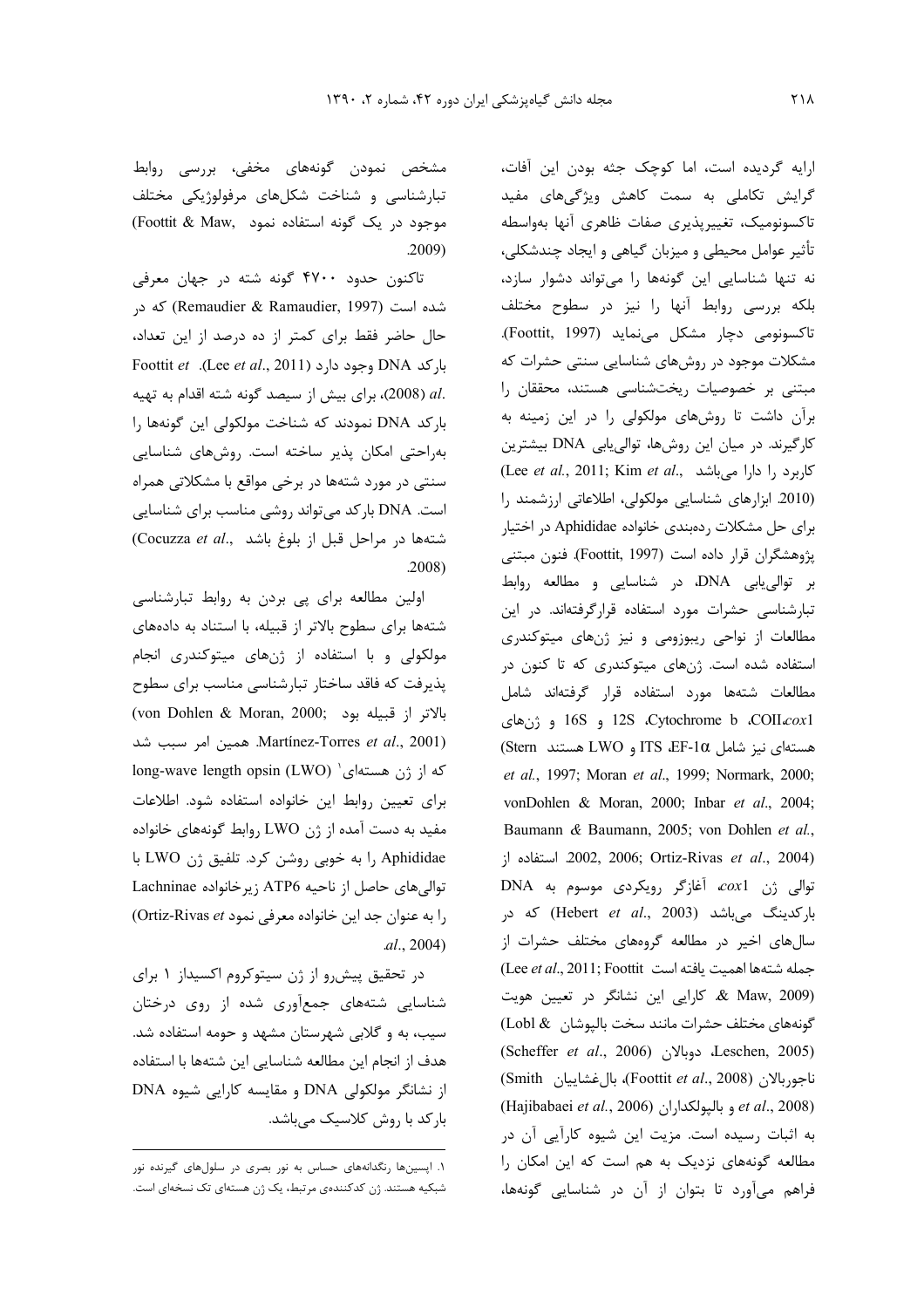## مواد و روشها

## جمع آوري نمونه

طی سالهای ۱۳۸۸تا ۱۳۸۹ نمونهبرداری از باغهای سیب، گلابی و به مناطق مختلف شهرستان مشهد و حومه انجام گرفت. سرشاخههای حاوی کلنی شته چیده و شتههای جمعآوری شده براساس میزبان و منطقه نمونهبرداری جدا و در الکل ۹۶ درصد نگهداری شدند. شتههای موجود در هر جمعیت از نظر ریختشناسی مقايسه شدند تا اطمينان حاصل شود افراد مورد استفاده متعلق به یک گونه هستند.

## مطالعات ريختشناسي

بهمنظور مطالعات ريختشناسي، ابتدا نمونهها با استفاده از پتاس ده درصد شفاف شد و با استفاده از هویر اسلاید میکروسکوپی تهیه گردید. تعیین هویت نمونهها با در نظر گرفتن مشخصات ظاهری و برمبنای كليد (Blackman & Eastop, 2006) انجام شد. سيس به منظور تأييد شناسايي، گونههاي شته جمعآوري شده برای Karina Wieczorek در گروه جانورشناسی دانشگاه Silesia لهستان ارسال گردید و در نهایت از نمونههای تأييد شده براي انجام مطالعات مولكولي استفاده گرديد. نمونههای شناسایی شده در مجموعه حشرات گروه گیاه پزشکی دانشگاه فردوسی مشهد نگهداری میشوند. مطالعات مولكولي **DNA** استخراج

بهمنظور استخراج DNA از کیت استخراج DNA ونومي بايونير (Bioneer Inc, Daejeon, Korea) استفاده شد. ابتدا نمونه از داخل الکل ۹۶ درصد روی کاغذ صافی منتقل شد و به مدت پانزده دقیقه به همین صورت باقي ماند تا الكل آن بهطور كامل حذف شود. سیس داخل یک میکروتیوب ۱/۵ میلیلیتری منتقل و بهمنظور تسهیل در استخراج به مدت ۲۴ ساعت در دمای ۲۰- درجه سلسیوس نگهداری شد. سپس با استفاده از یک نوک سمپلر آبی که انتهای آن به شکل میکروتیوب ۱/۵ میلی لیتری درآورده شده بود، خرد گردید. به منظور هر چه بهتر خرد شدن نمونه، تیوب حاوی نمونه در حین خرد کردن سه نوبت داخل نیتروژن مایع منتقل و سپس دویست میکرولیتر بافر استخراج و بیست میکرولیتر پروتئیناز پتاسیم به تیوب

حاوی نمونه اضافه شد. پس از این مرحله، نمونه در دمای شصت درجه سلسیوس به مدت چهار ساعت داخل بنماری و سپس ده دقیقه در دمای ۹۵ درجه سلسیوس نگهداری شد. بقیه مراحل استخراج با توجه به دستورالعمل کیت انجام گرفت و در نهایت DNA استخراج شده در دمای ٢٠- درجه سلسیوس تا زمان استفاده، نگهداری شد.

# واكنش PCR

آغازگرهایی که برای تکثیر بخشی از ناحیه cox1 استفاده شد، شامل آغازگر مستقیم (F: LCO1490) -'5 , AACAAATCATAAAGATATTGG-3' GGTC  $: R:$ HCO2198) معكوس آغا; گر 5'-TAAACTTCAGGGTGACCAAAAAATCA-3' (Folmer et al., 1994) بودند. واكنش PCR در حجم ۲۵ میکرو لیتر انجام شد. مواد استفاده شده در این واکنش عبارت بود از سه میکرولیتر بافر 10X، ۱/۵ میکرولیتر کلرید منیزیوم (20 mM)، یک میکرولیتر آغازگر مستقیم و یک میکرولیتر آغازگر معکوس ( 10 ./٣ (pmol)، ۴/۵ میکرولیتر (dNTPs (10 mM)، ۰/۳ میکرولیتر آنزیم تک پلیمراز (5u/µl) و یک میکرولیتر DNA الگو (۵۰ نانوگرم). برنامه دمايي واكنش زنجيرهاي پلیمراز به صورت واسرشت اولیه در ۹۴ درجه سلسیوس برای پنج دقیقه، به دنبال آن سی چرخه (واسرشتسازی در ۹۴ درجه سلسیوس برای سی ثانیه، اتصال در ۵۴ درجه سلسیوس برای نود ثانیه، گسترش در ۷۲ درجه سلسیوس برای نود ثانیه) و در نهایت، گسترش نهایی در ۷۲ درجه سلسیوس به مدت هشت دقیقه بود. برای اطمینان از تکثیر ناحیه مورد نظر چهار میکرولیتر از محصول PCR روی ژل آگارز یک درصد بارگذاری (الكتروفورز) شد و توسط اتيديوم برومايد رنگآميزي گر دید. توالی پاہی

بهمنظور توالى يابى قطعه مورد نظر، ابتدا محصول PCR توسط کیت خالص سازی بایونیر Bioneer, Inc, Daejeon, Korea) خالص شد و در نهایت جهت توالی یابی به شرکت ماکروژن کره جنوبی (Macrogen) Inc, Seoul, Korea) ارسال گردید. قطعه تکثیر شده از دو جهت مستقیم و معکوس به همراه تکرار، توالی پابی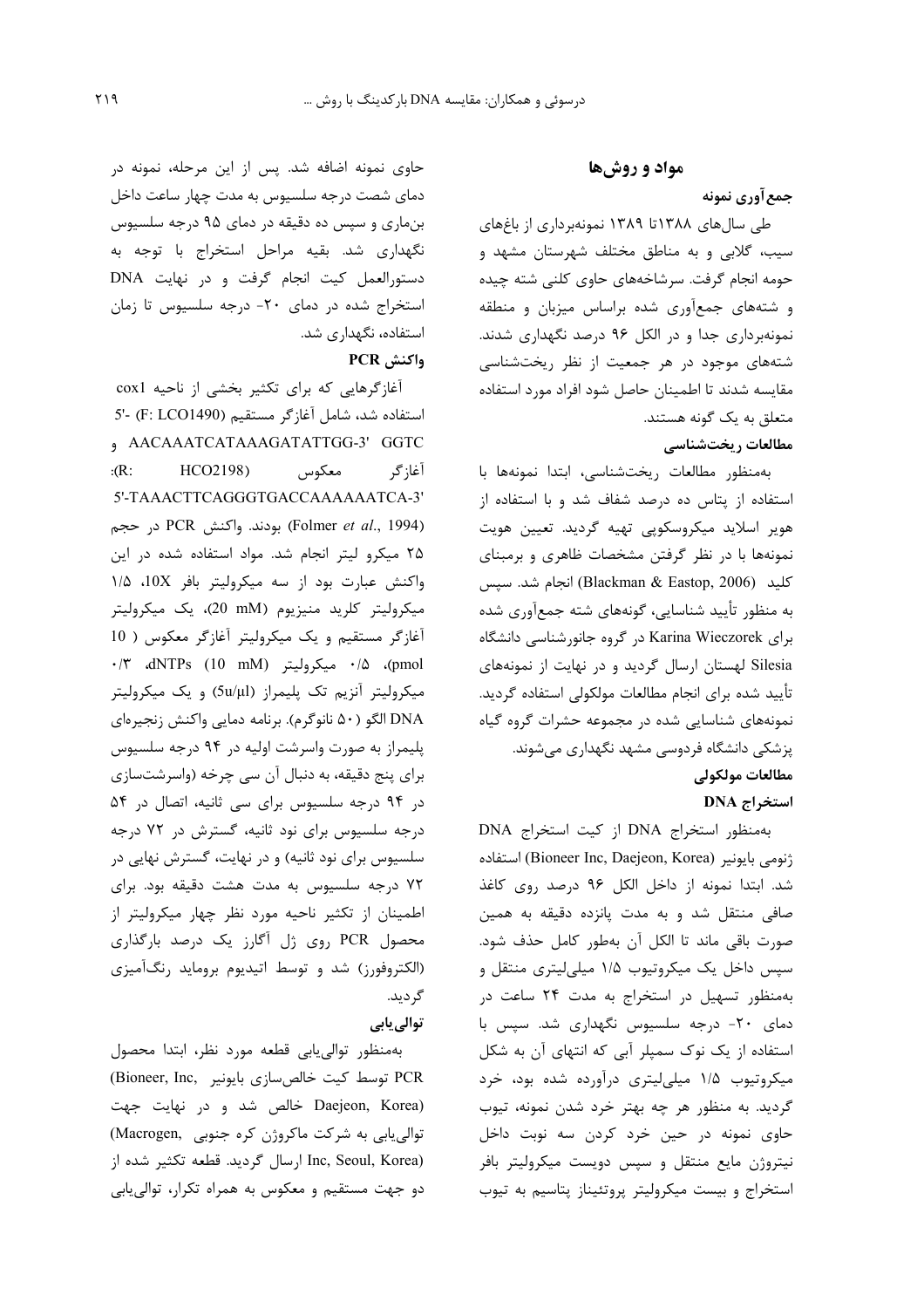(www.ncbi.nlm.nih.gov) انتخاب و گونه *Adelges tsugae* (Adelgidae) نيز به عنوان گروه خارجی در نظر گرفته شد .(von Dohlen & Moran (2000. گونههای مورد استفاده در آنالیز به همراه شماره دسترسی هر یک در جدول ۱ نشان داده شده است. توالى ها توسط نرمافزار Clustal X (Larkin, 2007) همردیف و مقایسه شدند. سپس از نرمافزار MEGA4 (Tamura et al., 2007) برای تعیین فاصله نوکلئوتیدی، مقایسه نوکلئوتیدها و تعیین روابط تبارشناسی با استفاده از روش Neighbor joining (NJ) براساس مدل جايگزيني نوكلئوتيدي كيمورا (K2P)، كه بهترين مدل برای آنالیز تبارشناسی در سطح گونهها با کمترین فاصله است، استفاده شد (Hebert et al., 2003).

## آناليز دادهها

کروماتوگرام توالیهای به دست آمده توسط نرمافزار (http://www.mbio.ncsu.edu/ .(Hall, 1999) Bioedit bioedit/bioedit.html) بررسی و در صورت نیاز ویرایش شد. بعد از اطمینان از صحت توالیها، از توالیهای دو رشته مستقیم و معکوس توسط نرمافزار DNA Baser (http://www.dnabaser.com) توالی واحدی بهدست آمد. در سیستم بارکدینگ (www.barcodinglife.org) توالی های به دست آمده با استفاده از گزینه Identify specimen ارزیابی شد و در نهایت توسط نرمافزار Banklt در بانک ژن ثبت گردید. برای آنالیز دادهها، ۲۷ توالی از گونههای زیرخانواده Aphidinae از بانک ژن

|  |  |  | جدول ۱- گونههای مورد استفاده در آنالیز ژن $\mathit{cx1}$ به همراه شماره دسترسی |  |
|--|--|--|--------------------------------------------------------------------------------|--|
|  |  |  |                                                                                |  |

| نام علمی گونه              | شمارہ دسترسے | نام علمی گونه           | شماره دسترسى |
|----------------------------|--------------|-------------------------|--------------|
| Aphis craccivora           | EU701309     | Nearctaphis sensoriata  | EU701817     |
| Aphis fabae                | EU701330     | Dysaphis plantaginea    | EU701636     |
| Aphis pomi                 | EU701477     | Brachycaudus cardui     | EU701531     |
| Aphis glycines             | EU701335     | Brachycaudus helichrysi | EU701532     |
| Aphis gossypii             | EU701420     | Macrosiphum euphorbiae  | EU701729     |
| Aphis spiraecola           | EU701499     | Macrosiphum rosae       | EU701733     |
| Aphis varians              | EU701508     | Myzus ornatus           | EU701794     |
| Nearctaphis crataegifoliae | EU701815     | Myzus persicae          | EU701803     |
| Nearctaphis kachena        | EU701816     | Rhopalosiphum maidis    | EU701890     |
| Rhopalosiphum padi         | EU701894     | Melanaphis bambusae     | EU701747     |
| Schizaphis graminum        | EU701899     | Sitobion avenae         | EU701907     |
| Schizaphis scirpicola      | EU701900     | Melanaphis japonica     | GU457792     |
| Sitobion phyllanthi        | EU701908     | Adelges tsugae          | FJ502597     |
| Melanaphis japonica        | GU457792     |                         |              |

#### نتايج

## نتايج مطالعات ريختشناسي

طی نمونهبرداریهای صورت گرفته، پنج گونه شته از روی درختان سیب (Malus domestica)، گلابی ; (Cydonia oblonga) و به (Cydonia oblonga) شهرستان مشهد جمعآوری و شناسایی شد. گونههای Aphis pomi (de Allocotaphis quaestionis (Börner) Geer) و (Mordvilko) و (Pysaphis affinis (Mordvilko درخت سیب، A. pomi از روی درخت به و Nearctaphis bakeri , D. plantaginea (Passerini) (Cowen) از روی درخت گلابی جمعآوری گردیدند. گونه A. quaestionis در این بررسی برای اولین بار در ایران، از مشهد گزارش می شود. اسلاید میکروسکویی

گونه مذکور در شکل ۱ مشخص میباشد. در جدول ۲ گونههای جمعآوری شده از هر منطقه به تفکیک مشخص شده است.



شكل ١- شته Allocotaphis quaestionis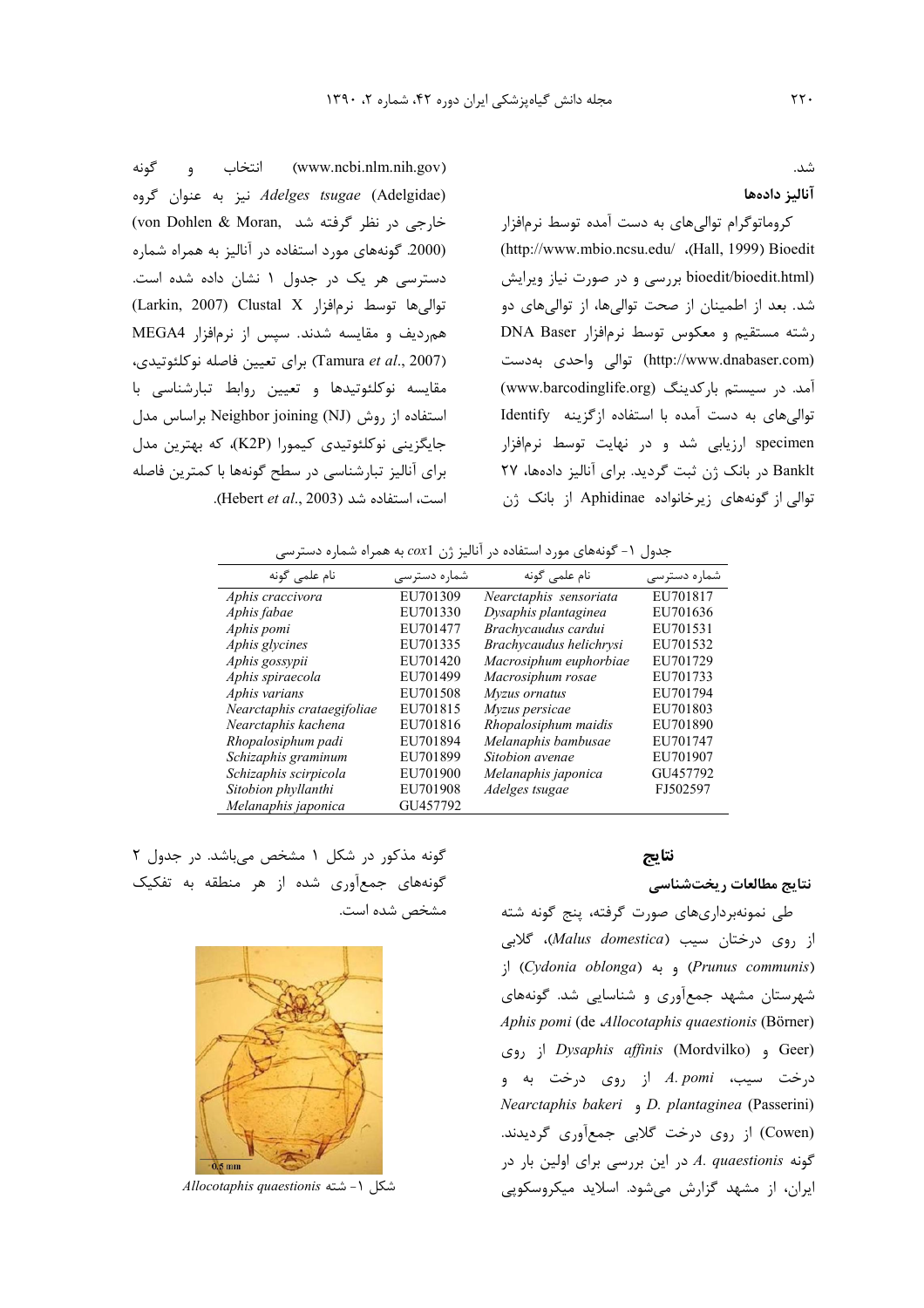جدول ۲- فهرست شتههای جمعآوری شده در این مطالعه و محل نمونهبرداری

| گونه شته         |        | محل جمع ورى نمونه |         |        |                                    |  |  |  |  |
|------------------|--------|-------------------|---------|--------|------------------------------------|--|--|--|--|
| Aphis pomi       | مشهد   | ىند گلستان        | شانديز  | گلمکان | تبادكان مزرعه نمونه دانشگاه فردوسی |  |  |  |  |
| Dysaphis affinis | مشهد   |                   |         |        |                                    |  |  |  |  |
| D. plantaginea   | كلات   | مشهد              | نيشابور | فريمان |                                    |  |  |  |  |
| N. bakeri        | كلات   |                   |         |        |                                    |  |  |  |  |
| A. quaestionis   | فريمان | نيشابور           | ط قىه   |        |                                    |  |  |  |  |

## نتايج مولكولي

بعد از تكثير ناحيه cox1، تواليهايي به طول ۶۵۸ جفت D. plantaginea A. pomi باز برای گونههای به دست آمد N. bakeri و N. bakeri به دست آمد كه بهترتيب با شماره دسترسى هاى HQ900843، JF521490 JF521491 JF521491 در بانک ژن ثبت گردید. در بین پنج توالی ثبت شده از این  $|D.$  plantaginea و A. pomi دو گونه A. pomi قبل در بانک ژن اطلاعات ژنومی وجود داشت و توالی سه گونه دیگر برای اولین بار به ثبت رسیدند.

نتایج حاصل از شناسایی نمونه با استفاده از توالی coxl در سیستم بارکدینگ برای A. pomi D. plantaginea بهترتيب با ١٠٠ و ٩۶ درصد شباهت، شناسایی کلاسیک را تأیید نمود. اگر چه برای سه گونه دیگر، بارکد DNA در بانک ژن وجود نداشت، اما آنالیز مشابه، نشانگر نتایج مناسب بود چرا که نتیجه شناسایی توالی D. affinis بیانگر شباهت ۹۵ درصدی این گونه با بهترتیب A. quaestionis بود و توالی A. quaestionis با ۹۸ و ۹۵ درصد، شباهت بالایی به جنسهای و  $Myzus$  از خود نشان داد اما برای گونه  $Dysaphis$ نتايج متفاوت بود، گرچه سه باركد DNA از  $N.~bakeri$ جنس Nearctaphis در سیستم بارکدینگ وجود داشت،  $\cos 1$  اما نتیجه شناسایی نمونه با استفاده از توالی شباهت ۹۴ درصدی این گونه را با جنس Myzus نشان داد. برای بررسی دقیقتر تبارشناسی ناحیه cox1، از ٣٢ تاكسون استفاده شد. نسبت T:C:A:G در ينج نمونه جمع آوری شده در این مطالعه محاسبه شد (جدول۳)، برای کل نمونههای استفاده شده در آنالیز تبارشناسی، میانگین این نسبتها بهترتیب ۰/ ۰/ ۱۰: ۳۵/۲۴: ۱۴/۱۱: ۳۹/۹۶ درصد و میانگین GC و AT بهترتیب ۲۴/۶۹ و ۷۵/۳۰ درصد بود.

فواصل نوکلئوتیدی بهدست آمده با روش K2P برای کل گونهها از ۰ تا ۱/۸۱ درصد متغیر بود و میانگین آنها ۰/۰۹۳ درصد محاسبه گردید. این فاصله برای جنس های *Allocotaphis Dysaphis Aphis* و Nearctaphis به صورت جداگانه نیز تعیین شد (جدول۴). مقايسه A. pomi با ساير توالي هاي ثبت شده از این گونه در بانک ژن نشان داد که هیچ فاصله نوكلئوتيدي بين تواليهاي مختلف اين گونه وجود ندارد. D. plantaginea بار مشابه برای Dysaphis ايران، D. *affinis اير*ان و D. Plantaginea (EU701636) انجام گرفت. نتايج نشان داد كه اين فاصله در دو جمعیت D. plantaginea ایران و کانادا بیشتر از D. affinis و D. plantaginea و D. affinis جمعآوری شده از ایران می باشد. فاصله بین دو جمعیت ۰/۰۴۳ D. plantaginea درصد بود، در حالی که برای درصد ۰/۰۳۷ D. affinis ایران با ۰/۰۳۷ درصد محاسبه شد. این فاصله در N. bakeri با سه گونه به N. sensoriata و N. kachena W. crataegifoliae ترتیب ۰/۰۷۷ ۰/۰۷۷ و ۰/۰۸۹ درصد بهدست آمد که  $N.$  kachena در  $N.$  kachena به کمترین مقدار می

فاصله نوكلئوتيدى براى پنج گونه A. pomi , N. bakeri D. plantaginea D. affinis نیز به تنهایی محاسبه شد. این فاصله  $A.$  quaestionis  $\cdot$ در گونه A. pomi با چهار گونه دیگر بیش از ۰/۱ درصد میباشد. دلیل این امر قرارگرفتن جنس Aphis در قبیله Aphidini است در حالي كه چهار گونه ديگر در قبيله Macroshiphoni قرار دارند و فاصله نوکلئوتیدی در آنها کمتر و یا مساوی ۰/۱ درصد است.بررسی روابط با استفاده از روش NJ برای آنالیز گونهها در سطح زیرخانواده انجام شد. تبارنمای بازسازی شده بر مبنای NJ به خوبی گونههای دو قبیله Aphidini و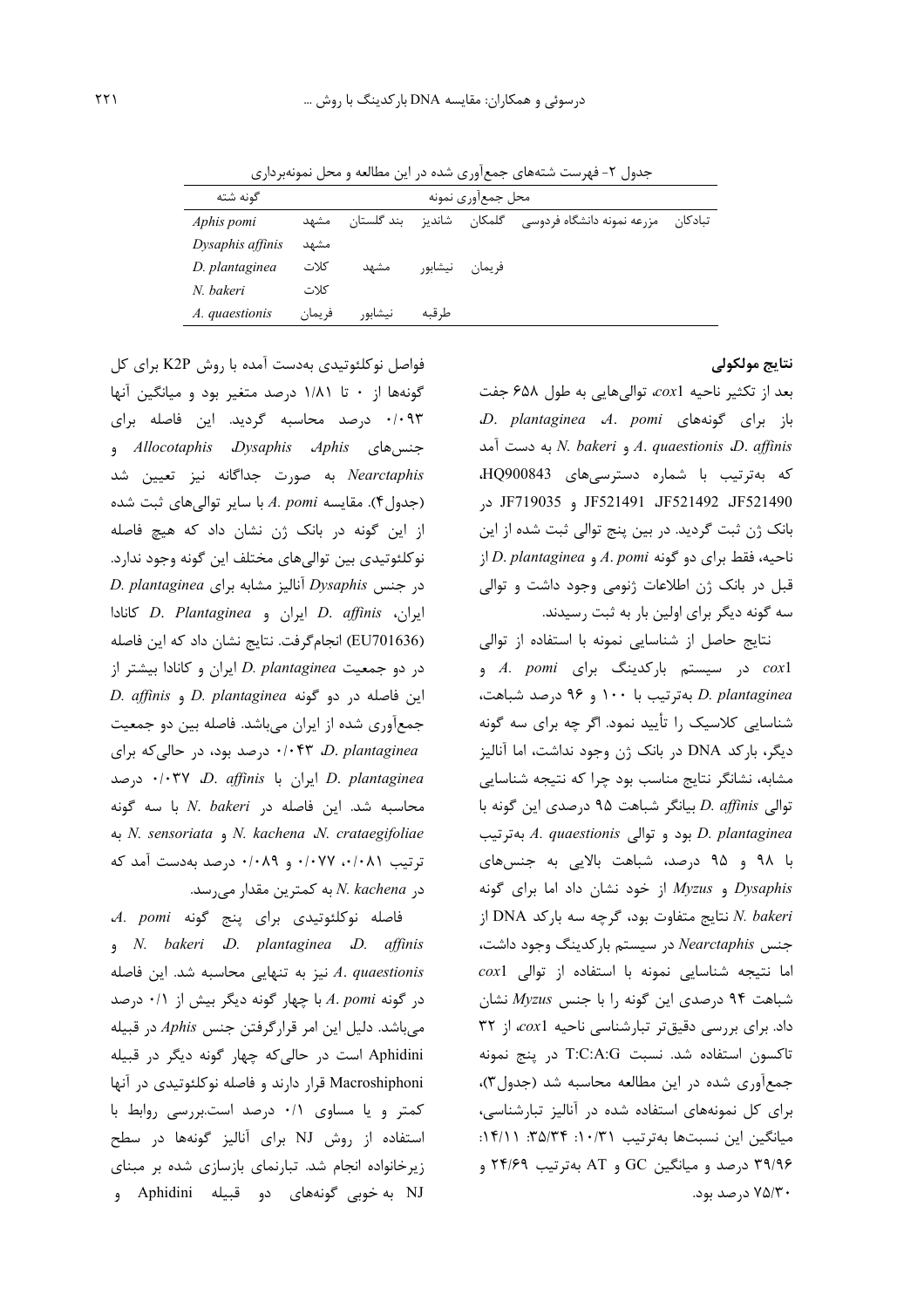جدول ۳- نسبت نوکلئوتیدهای مختلف و درصد GC و AT در شتههای جمعآوری شده

| نام علمی گونه            | شماره دسترسی | A   |             | G  | Т   | $GC\%$ | AT%          |
|--------------------------|--------------|-----|-------------|----|-----|--------|--------------|
| Aphis pomi               | HO900843     | ۲۱۴ | ۶۹          | ۶۴ | ۲۳۱ | ۲۶۱۴۵  | ۷۳/۵۵        |
| Nearctaphis bakeri       | JF719035     | ۲۱۸ | ۹۶          | ۶۱ | ۲۳. | ۲۵/۹۵  | ۷۴/۰۵        |
| Dysaphis plantaginea     | JF521490     | ۲۱۹ | $\Lambda$ ۳ | ۶۲ | ۲۴۳ | ۲۳/۸۹  | <b>VEISS</b> |
| D. affinis               | JF521492     | ۲۱۷ | ۸٢          | ۶۱ | ۲۴۷ | ۱۳/۵۶  | ۷۶/۴۴        |
| Allocotaphis quaestionis | JF521491     | ۲۲۰ | Λ۴          | ۶۴ | ۲۳۹ | ۲۴/۳۸  | ۷۵/۶۲        |

جدول ۴- ميزان واگرايي (درصد) (در بالا) و تعداد تفاوتها (در پايين) در ژن cox1 براساس مقايسه دوتايي نوكلئوتيدها ميان حنس هاي Nearctaphis و Allocotaphis Dysaphis Aphis

|    | expansional company applies to be the |                                 |                                 |                             |                                   |                                         |                                 |                                     |                            |                                        |                                   |                                     |
|----|---------------------------------------|---------------------------------|---------------------------------|-----------------------------|-----------------------------------|-----------------------------------------|---------------------------------|-------------------------------------|----------------------------|----------------------------------------|-----------------------------------|-------------------------------------|
|    |                                       |                                 |                                 |                             | ۴                                 | ۵                                       | ۶                               | ٧                                   | ٨                          | ٩                                      | $\bullet$                         | ۱۱                                  |
|    | A. pomi                               |                                 | $\cdot$ / $\cdot$ $\cdot$       | $\cdot \cdot \cdot \cdot$   | $. -$                             | .4.19                                   | $\cdot$ / $\cdot$ \ $\Delta$    | $\cdot$   $\cdot$   $\epsilon$      | $. -$                      | $. -$                                  | $\cdot$ / $\cdot$ \ $\Delta$      | $\cdot$ / $\cdot$ \ $\Delta$        |
|    | A.pomi-Iran                           | $\cdot$ / $\cdot$ $\cdot$       |                                 | $\cdot$ / $\cdot$ \ $\cdot$ | .4.14                             | $\cdot/\cdot$ \ ۴                       | $\cdot/\cdot \setminus \Delta$  | $\cdot$   $\cdot$   $\epsilon$      | $\cdot/\cdot$ \ ۴          | $. -$                                  | $\cdot/\cdot \setminus \Delta$    | $\cdot$ / $\cdot$ $\wedge$ $\wedge$ |
| ٣  | A. spiraecola                         | $\cdot$ / $\cdot$ $\Delta \tau$ | $\cdot$ / $\cdot$ $\Delta \tau$ |                             | $\cdot/\cdot$ \ f                 | $\cdot$   $\cdot$   $\tau$              | $\cdot$   $\cdot$   $\uparrow$  | $\cdot$   $\cdot$   ۴               | $\cdot$ / $\cdot$ / $\tau$ | $\cdot$ $\cdot$ $\setminus$ $\uparrow$ | $\cdot$ / $\cdot$ / $\Delta$      | $\cdot$ $\cdot$ $\uparrow$          |
| ۴  | N. crataegifoliae                     | $\cdot/\cdot$ ۳                 | $\cdot/\cdot$ $\tau$            | $\cdot/\cdot$ ۳             |                                   | $\cdot$ / $\cdot$ $\wedge$              | $\cdot/\cdot\cdot\Lambda$       | $\cdot$   $\cdot$   $\tau$          | $\cdot/\cdot$ ) )          | $\cdot$ / $\cdot$ \ \                  | $\cdot/\cdot$ ) $\Upsilon$        | $\cdot$ $\cdot$ $\wedge$ $\vee$     |
| ۵  | N. kachena                            | $\cdot/\rangle \cdot \gamma$    | $\cdot/\rangle \cdot \gamma$    | $\cdot$ / $\cdot$ 9Y        | $\cdot/\cdot$ ۳۴                  |                                         | $\cdot/\cdot\cdot$ 9            | $\cdot/\cdot \setminus \tau$        | $\cdot/\cdot$ ) )          | $\cdot$ / $\cdot$ \ $\cdot$            |                                   | $\cdot/\cdot$ ) $\Upsilon$          |
| ۶  | N. sensoriata                         | .499                            | .499                            | .496                        | $. -F $                           | $\cdot$ / $\cdot$ $\uparrow$ $\uparrow$ |                                 | $\cdot$   $\cdot$   $\epsilon$      | $\cdot$ / $\cdot$ \ \      | $\cdot$ / $\cdot$ / $\tau$             | $\cdot$ / $\cdot$ / $\Delta$      | $\cdot/\cdot$ \ $\uparrow$          |
| ٧  | N. bakeri-Iran                        | .711Y                           | .711Y                           | $\cdot/\cdot$ 9             | $\cdot/\cdot$ $\wedge$ $\wedge$   | $\cdot$ / $\cdot$ YY                    | $\cdot/\cdot \wedge$ ٩          |                                     | $\cdot$ / $\cdot$ / $\tau$ | $\cdot$ / $\cdot$ 9                    |                                   | $\cdot/\cdot$ ) $\Upsilon$          |
| ٨  | D. plantaginea                        | $\cdot$ / $\cdot$ 95            | .4.95                           | $\cdot$ / $\cdot$ 95        | .1.84                             | .1.94                                   | $\cdot$ / $\cdot$ $\wedge$ 9    | $\cdot$ / $\cdot$ $\vee$ $\circ$    |                            | $\cdot$ / $\cdot$ 9                    | $\cdot$ / $\cdot$ \ \             | $\cdot$ / $\cdot$ $\wedge$          |
| ٩  | D. plantaginea-Iran                   | $\cdot/\cdot$                   | $\cdot/\cdot$                   | .499                        | .1.88                             | .1.57                                   | .1.88                           | $\cdot$ / $\cdot$ $\Delta\Delta$    | .4.54                      |                                        | $\cdot$ / $\cdot$ 9               | $\cdot/\cdot$ ) )                   |
| ۱۰ | D. <i>affinis</i> -Iran               | .1159                           | .1159                           | .715                        | $\cdot$ / $\cdot$ / $\epsilon$    | $\cdot/\cdot$ $\wedge\wedge$            | $\cdot/\cdot \wedge \wedge$     | $\cdot$ / $\cdot$ $\wedge$ Y        | .1.89                      | $\cdot$ / $\cdot$ $\uparrow$ $\vee$    |                                   | $\cdot$ / $\cdot$ \ \               |
| ۱۱ | <i>A.quaestionis-Iran</i>             | .7117                           | .7117                           | $\cdot/111$                 | $\cdot/\cdot$ $\wedge$ $\Upsilon$ | $\cdot$ / $\cdot$ $\wedge$ $\cdot$      | $\cdot/\cdot$ $\wedge$ $\wedge$ | $\cdot$ / $\cdot$ $\wedge$ $\Delta$ | .1.79                      | .1.84                                  | $\cdot$ / $\cdot$ $\cdot$ $\cdot$ |                                     |

#### Macrosiphoni را از یکدیگر تفکیک نمود (شکل ۲).

 $A. p$ oni مر تبارنمای بازسازی شده، گونه  $A. p$  با صد درصد بوت استرپ در کنار دیگر جمعیتهای گونه A. spiraecola و با ٨٥٪ بوت استرپ در کنار A. spiraecola قرار گرفت. D. affinis و D. plantaginea با ۸۴ درصد بوت استرپ در کنار یکدیگر در یک شاخه قرارگرفتند.  $Myzus$  گونه N. bakeri نیز بین دو گونه از جنس Myzus قرار گرفت. نتیجه بلاست بارکد cox1 نیز برای گونه مذکور شباهت بالای این گونه را به جنس Myzus نشان داد.  $A.$  *quaestionis* کونه از A. quaestionis D. plantaginea قرا, گرفت.

#### بحث

با توجه به جثه کوچک شتهها و دشواری در شناسایی آنها از طریق ویژگیهای ظاهری، DNA بارکد می تواند به عنوان ابزاری کارآمد برای بررسی تنوع و تفکیک گونهها استفاده شود. همچنین این روش برای شناسایی شتهها در مراحل نابالغ بسیار مناسب میباشد. در روشهای شناسایی سنتی، تشخیص این گروه از

حشرات از روى شكل نابالغ آنها ممكن است مشكل باشد و این امر در مدیریت این آفات اختلال ایجاد میکند (Cocuzza et al., 2008). البته فراتر از شناسايي ساده، DNA بارکدینگ می تواند به عنوان راهکاری برای حل مشکلات تاکسونومیک مورد استفاده قرارگیرد. در خانواده Adelgidae، این روش توانست گونهها را بهخوبی شناسایی و بین شکلهای ریختشناسی مختلف یک گونه ارتباط برقراركند. همچنین فرمهای مخفی موجود در شته چغندر (Pemphigus betae) از طريق آناليز DNA بارکدینگ به خوبی آشکار گردید Foottit & Aphis frangulae شناسايي دو گونه Aphis frangulae A. gossypii بەدليل پنهان بودن ويژگىهاى ظاهرى مفید مشکل بود، اما روش بارکدینگ، دو گونه مذکور را به راحتی از یکدیگر متمایز نمود .(Cocuzza et al) (2008. نتايج اين مطالعه نيز كارآيي بالاي باركدينگ را برای شناسایی گونههای Aphidinae تأیید کرد.

از نتايج اين مطالعه اين طور استنباط شد كه گونههای مربوط به یک جنس که شباهت ظاهری زیادی به هم دارند در یک شاخه قرارگرفتند. همچنین فاصله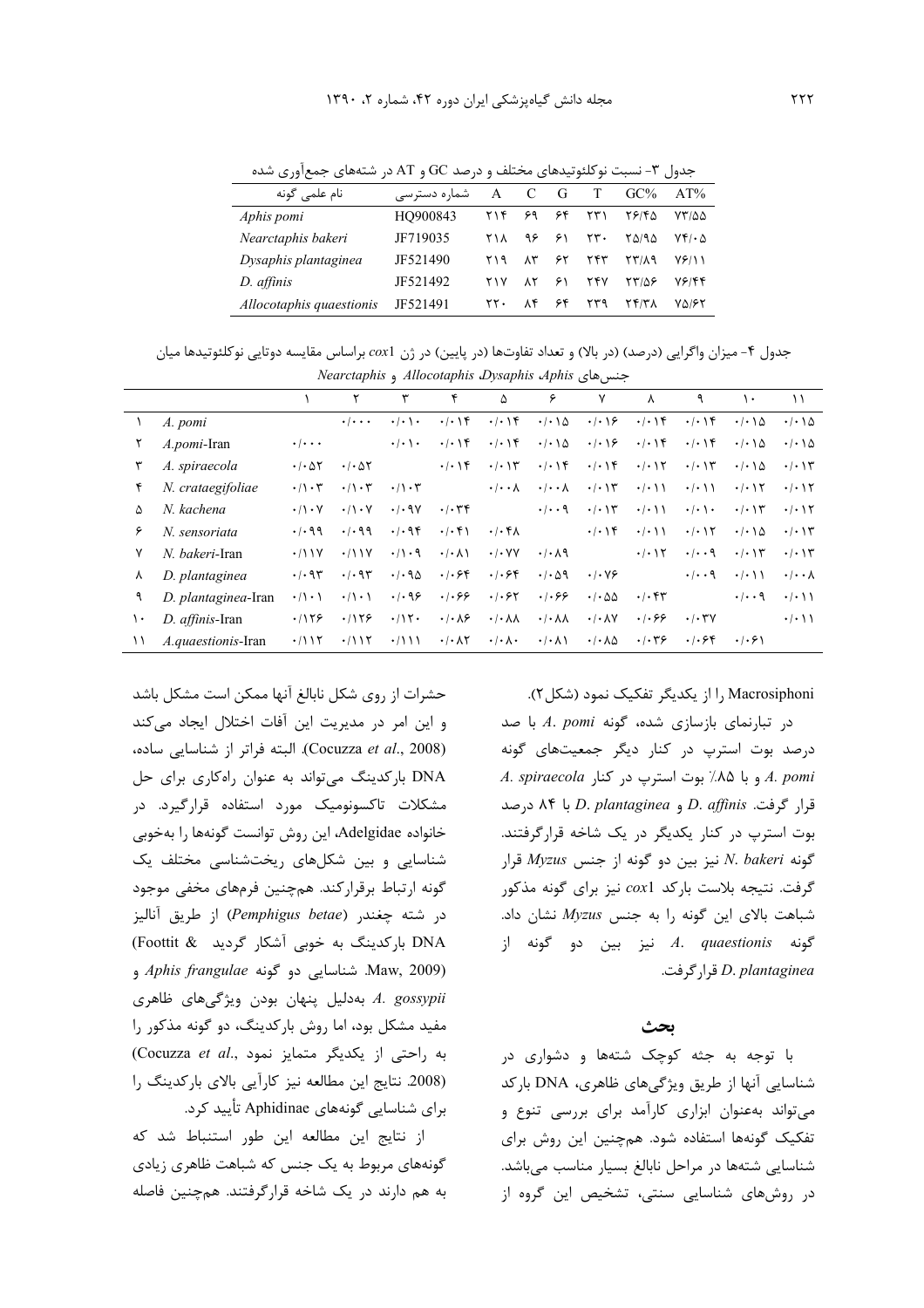زمان سیستم بارکدینگ قادر نیست توالی مذکور را به عنوان یک گونه جدید معرفی کند پس توالی ناشناخته را به گونهای که بیشترین شباهت را به آن دارد، نسبت می دهد. این نقیصه در این مطالعه به خوبی مشخص گردید چرا که بارکد A. quaestionis در سیستم بارکدینگ وجود نداشت و این سیستم توالی مذکور را به  $D.$  affinis نسبت داد. برای D. affinis جنس  $Myzus$ مشابه بهدست آمد. با توجه به این که از گونه مذکور تا کنون بارکدی به ثبت نرسیده بود، سیستم بارکد، این  $D.$  plantginea متشخيص داد. اين نتيجه ثابت كرد كه باركد cox1 در سطح جنس نيز قابل اطمينان است. به دلیل نبود بارکد DNA برای جنس Nearctaphis، نتيجه بلاست (nBlast)، توالي اين گونه

نوکلئوتیدی بین گونههای یک قبیله به مراتب کمتر از این فاصله در گونههایی بود که در دوقبیله مختلف قرار داشتند. علاوه بر این دو گونه Aphis pomi و که از نظر ظاهری بسیار به هم شبیه A. spiraecola هستند و اغلب در گذشته با هم اشتباه گرفته میشدند (Foottit et al., 2009) بر اساس ژن cox1 به خوبی از یکدیگر متمایز شدند و به عنوان گروههای خواهری در کنار یکدیگر قرارگرفتند. این نتایج حاکی از این است که روش شناسایی مولکولی میتواند به عنوان شیوهای مکمل در کنار روشهای سنتی مورد استفاده قرارگیرد. البته این روش کاملاً بی نقص نیست و در مواردی دارای کاستیهایی میباشد. یکی از معایب این روش در مرحله ثبت یک بارکد جدید نمایان میشود، در این



شکل ۲- درخت تبارشناسی گونههای زیرخانواده Aphidinae با روش Neighbor joining  $\cos 1$ و مدل K2P براساس بخشی از توالی ژن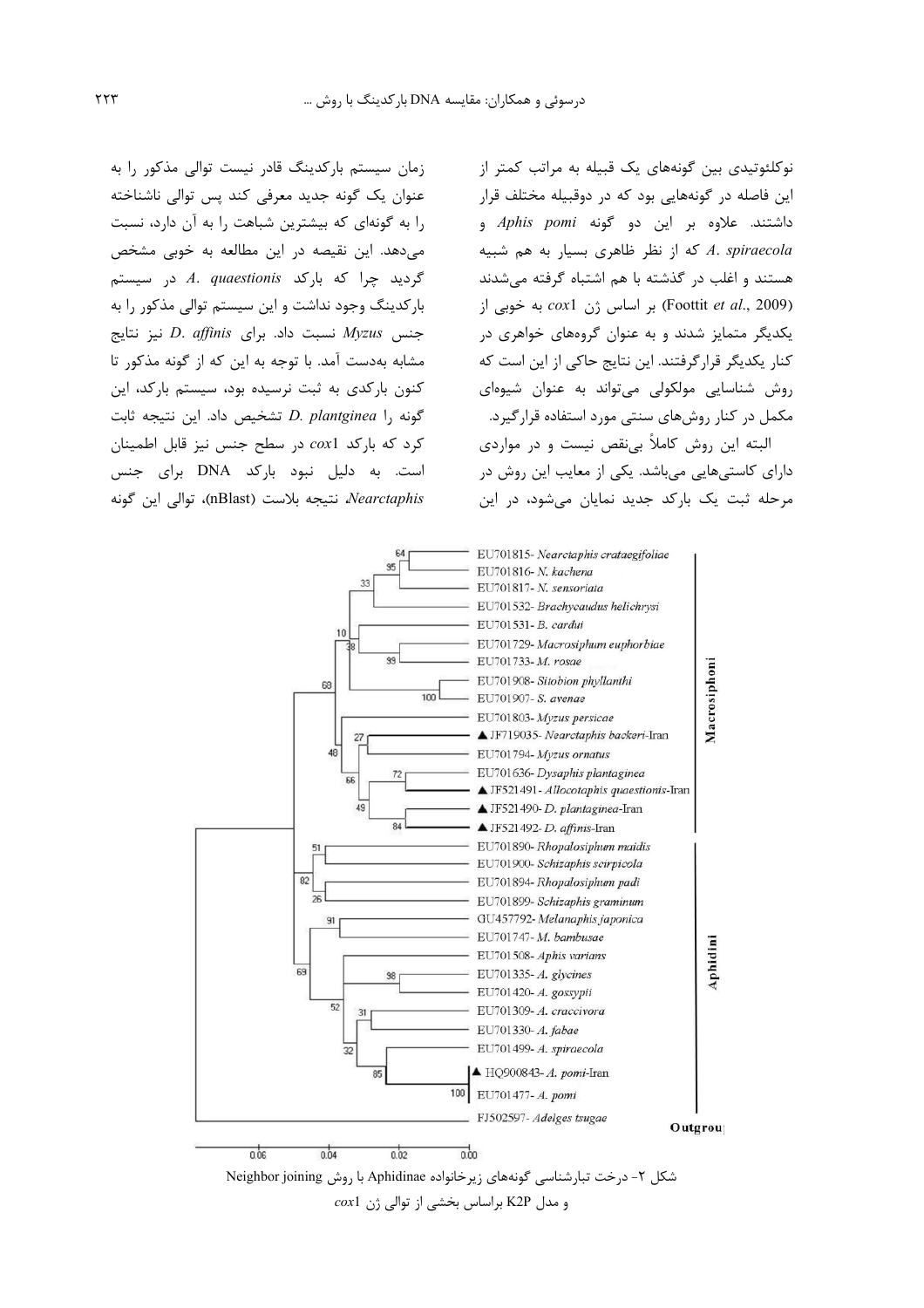$\mu$ را به جنس  $Myzus$  نسبت داد. هرچند این ابزار به شناسایی نمونههای نزدیک به هم، گونهها و جنسها كمك مى كند، اما قادر بەتعيين روابط تبارشناسى تاکسونهای بالاتر (از قبیل قبیله و زیرخانواده) به ویژه زمانی که تعداد نمونههای موجود، کم باشد، نیست. در آنالیز گونههای خانواده Aphididae با استفاده از نشانگر در زیرخانوادههای تحدود پانزده در مستهها در اشتباه قرارگرفته و گونههای دو زیرخانواده Lachninae و Chaitophorinae نیز در یک گروه جای گرفتند Foottit)  $et \, al.,\, 2008)$  بهدليل درجه بالاي حفاظت ژنهای. rDNA ممكن است اين نشانگرها براي مطالعه تاكسون هاى بالاتر شتهها مناسبتر باشند Bulman et)  $al., 2005)$ 

توالی ژن میتوکندری coxl قادر است گونههای مختلف زیرخانواده Aphidinae را از یکدیگر متمایز کند بنابراین در مواردی که تشخیص سریع ضروری است

می توان از این شیوه با اطمینان استفاده کرد. اما این ژن به تنهایی نمی تواند روابط میان این گونهها را در سطوح بالاتر به وضوح مشخص کند. در این موارد افزایش تعداد تاکسونها و استفاده از نشانگری دیگر (مانند ژنهای rDNA) در کنار این ژن می تواند مؤثر واقع شود.

# سیاسگز اری

از مسئولین و کارکنان محترم پژوهشکده علوم گیاه دانشگاهی فردوسی مشهد به ویژه جناب آقای دکتر .<br>فارسی و خانم مهندس میرشاهی به خاطر همکاری در اجرای بخشی از این تحقیق و همچنین دکتر Karina Wieczorek در گروه جانورشناسی دانشگاه Silesia لهستان به خاطر کمک در هتأیید هویت نمونهها، و همچنین از معاونت محترم پژوهشی دانشگاه فردوسی مشهد به جهت مساعدت در اجرای طرح پژوهشی به شماره ۱۴۴۰۷ تشکر و قدردانی می گردد.

#### **REFERENCES**

- Baumann, L., Baumann, P., Moran, N. A., Sandstrom, J. & Thao, M. L. (1999). Genetic characterization  $1$ of plasmids containing genes encoding enzymes of leucine biosynthesis in endosymbionts (Buchnera) of aphids. Journal of Molecular Evolution, 48, 77-85.
- 2. Baumann, L. & Baumann, P. (2005). Complete mitochondrial genome of *Daktulosphaira vitifoliae*. Available on: www.ebi.ac.uk.
- 3. Blackman, R. L. & Eastop, V. F. (2000). Aphids on the world's crops: an identification and information guide (2th ed). John Wiley & Sons Publishing, Chichester, England. 466P.
- 4. Blackman, R. L. & Eastop, V. F. (2006). Aphids on the World's Herbaceous Plants and Shrubs, Host Lists and Keys? John Wiley & Sons Publishering. London. England, 1024 P.
- 5. Bulman, S. R., Stufkens, M. A. W., Eastop, V. F. & Teul, D. A. J. (2005). Rhopalosiphum aphids in New Zealand. II. DNA sequences reveal two incompletely described species. The Royal Society of New Zealand, 32, 37-45.
- 6. Cocuzza, G., Cavalieri, V. & Barbagallo, S. (2008). Preliminary results in the taxonomy of the cryptic group Aphis frangulae/gossypii obtained from mitochondrial DNA sequence. Bulletin of Insectology,  $61(1)$ , 125-126.
- 7. Folmer, O., Black M., Hoeh, W., Lutz, R. & Vrijenhoek, R. (1994). DNA primers for amplification of mitochondrial cytochrome c oxidase subunit I from diverse metazoan invertebrates. Molecular Biology and Biotechnology, 3, 294-297.
- 8. Foottit, R. G. (1997). Recognition of parthenogenetic insect species. In: M. F. Claridge, H. A. Dawah & M. R. Wilson (Eds.), Species, the Units of Biodiversity. (pp. 291-307). Chapman & Hall, London.
- Foottit, R. G. & Maw, H. E. L. (2009). DNA barcodes to explore diversity in aphids (Hemiptera 9 Aphididae and Adelgidae). Redia, 92, 87-91.
- 10. Foottit, R. G., Maw, H. E. L., von Dohlen, C. D. & Herbert, P. D. N. (2008). Species identification of aphids (Insecta: Hemiptera: Aphididae) through DNA barcodes. Molecular Ecology Resources, 8, 1189-1201.
- 11. Foottit, R. G., Lowery, D. T., Maw, H. E. L., Smirle, M. J. & Lushai, G. (2009). Identification, distribution, and molecular characterization of the apple aphids Aphis pomi and Aphis spiraecola (Hemiptera: Aphididae: Aphidinae). Canadian Entomologist, 141, 478-495.
- 12. Hajibabaei, M., Janzen, D. H., Burns, J. M., Hallwachs, W. & Hebert, P. D. (2006). DNA barcodes distinguish species of tropical Lepidoptera. In: Proceedings of the National Academy of Sciences of the United States of America, 103, 968-971.
- 13. Hall, T. (1999). Bioedit: a user-friendly biological sequence alignment editor and analysis program for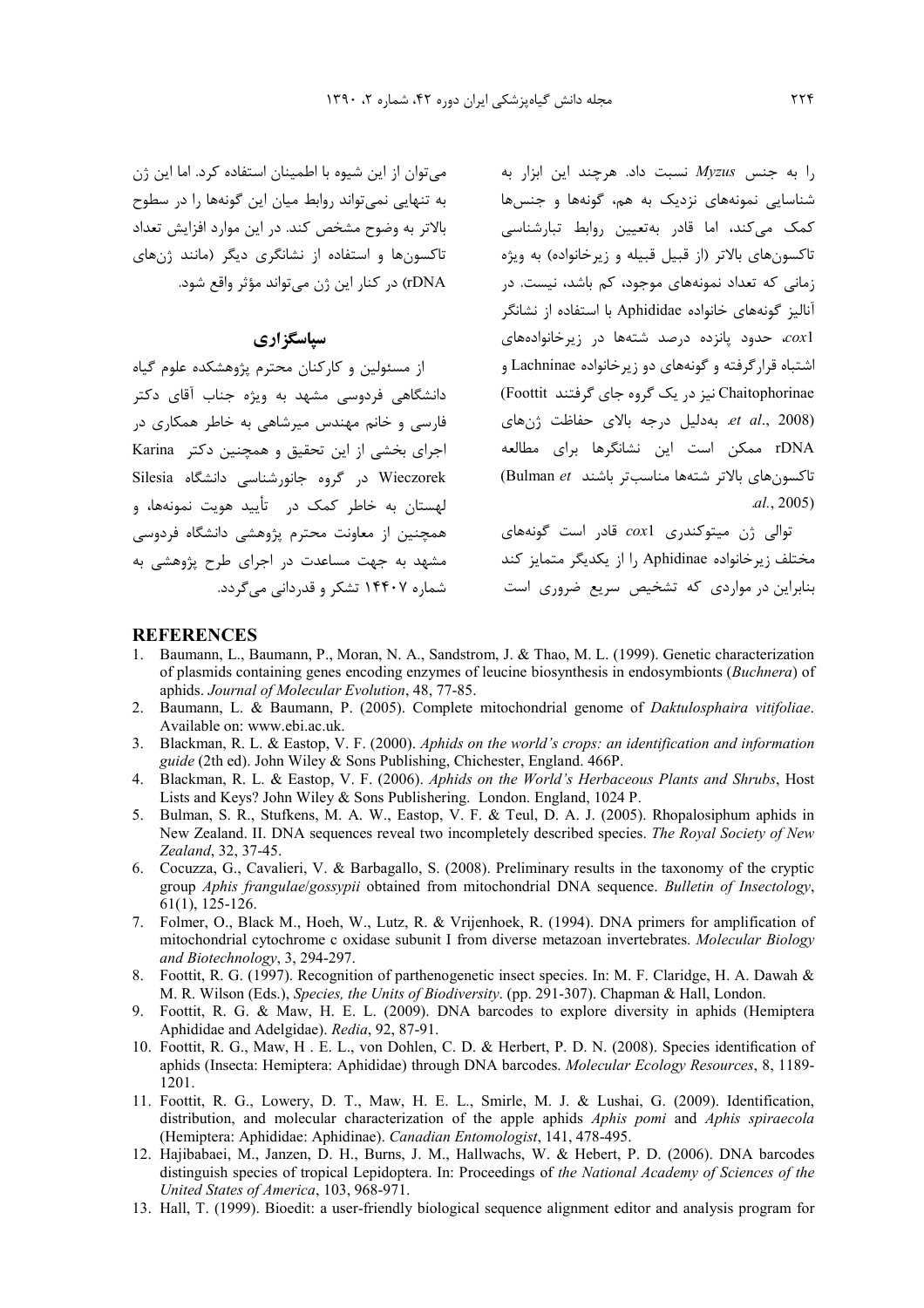*Windows 95/98/NT. Nucleic Acids Symposium Series*, 41, 95-98.

- 14. Hebert, P. D., Cywinska, A., Ballm, S. L. & deWaard, J. R. (2003). Biological identifications through DNA barcodes. In: Proceedings of *the Royal Society B: Biological Sciences*, 270, 313-321.
- 15. Heie, O. E. (1987). Palaeontology and phylogeny. In: A. K. Minks & A. K. Harrewijn (Eds.), *Aphids, Their Biology, Natural Enemies and Control.* (pp. 367–391). Elsevier, Amsterdam.
- 16. Inbar, M., Wink, M. & Wool, D. (2004). The evolution of host plant manipulation by insects: molecular and ecological evidence from gall-forming aphids on pistachia. *Molecular Phylogenetics and Evolution*, 32, 504-511.
- 17. Kim, H., Hoelmer, K. A., Lee, W., Kwon, Y. D. & Lee, S. (2010). Molecular and morphological identification of the soybean aphid and other Aphis species on the primary Host *Rhamnus davurica* in Asia. *Annals of the Entomological Society of America*, 103(4), 532-543.
- 18. Larkin, M. A., Blackshields, G., Brown, N. P., Chenna, R., McGettigan, P. A., McWilliam, H., Valentin, F., Wallace, I. M., Wilm, A., Lopez, R., Thompson, J. D., Gibson, T. J. & Higgins, D. G. (2007). Clustal W and Clustal X version 2.0. *Bioinformatics*, 23, 2947-2948.
- 19. Lee, W., Kim, H., Lim, J., Choi, H. R., Kim, Y., Kim, Y., Ji, J. Y., Foottit, R. G. & Lee, S. (2011). Barcoding aphids (Hemiptera: Aphididae) of the Korean Peninsula: updating the global data set. *Molecular Ecology Resources*, 11, 32-37.
- 20. Lobl, I. & Leschen, R. A. B. (2005). Demography of Coleopterists and Their Thoughts on DNA Barcoding and the Phylocode, with Commentary. *The Coleopterists Bulletin*, 59, 284-292.
- 21. Martínez-Torres, D., Buades, C., Latorre, A. & Moya, A. (2001). Molecular systematics of aphids and their primary endosymbionts. *Molecular Phylogenetics and Evolution*, 20, 437-449.
- 22. Messing, R. H., Tremble, M. N., Mondor, E. B., Foottit, R. G. & Pikek, S. (2007). Invasive aphids attack native Hawaiian plants. *Biological Invasions*, 9, 601-607.
- 23. Miller, G. L. & Foottit, R. G. (2009). The taxonomy of crop pests: the aphids. In: R.G. Foottit & P. H. Adler (Eds.). *Insect Biodiversity: Science and Society.* (pp. 463-473).Wiley-Blackwell, Oxford.
- 24. Moran, N. A., Kaplan, M. E., Gelsey, M. J., Murphy, T. G. & Scholes, E. A. (1999). Phylogenetics and evolution of the aphid genus *Uroleucon* based on mitochondrial and nuclear DNA sequences. *Systematic Entomology*, 24, 85-93.
- 25. Normark, B. B. (2000). Molecular systematics and evolution of the aphid family Lachnidae. *Molecular Phylogenetics and Evolution*, 14, 131-140.
- 26. Ortiz-Rivas, B., Moya, A. & Martinez-Torres, D. (2004). Molecular systematics of aphids (Homoptera: Aphididae): new insights from the long-wavelength opsin gene. *Molecular Phylogenetic and Evolution*, 30, 24-37.
- 27. Remaudier, G. & Remaudier, M. (1997). *Catalogue des Aphididae dumonde 7 Catalogue of the World's Aphididae. Homoptera Aphidoidea*. INRA Editions, Versailles, France, 473 P.
- 28. Scheffer, S. J., Lewis, M. L. & Joshi, R. C. (2006). DNA Barcoding Applied to Invasive Leafminers (Diptera: Agromyzidae) in the Philippines. *Annals of the Entomological Society of America*, 99, 204- 210.
- 29. Smith, M. A., Rodriguez, J. & Whitfield, J. B. (2008). Extreme diversity of tropical parasitoid wasps exposed by iterative integration of natural history, DNA barcoding, morphology and collections. *Proceedings of the National Academy of Sciences of the United States of America*, 105, 12359-12364.
- 30. Stern, D. L., Aoki, S. & Kurosu, U. (1997). Determining aphid taxonomic affinities and life cycles with molecular data: a case study of the tribe Cerataphidini (Hormaphididae: Aphidoidea: Hemiptera). *Systematic Entomology*, 22, 81-96.
- 31. Tamura, K., Dudley, J., Nei, M. & Kumar, S. (2007). MEGA4: Molecular Evolutionary Genetics analysis (MEGA) software version 4.0. *Molecular Biology and Evolution*, 24, 1596-1599.
- 32. van Ham, R. C., Martinez-Torres, D., Moya, A. & Latorre, A. (1999). Plasmid-encoded anthranilate synthase (TrpEG) in *Buchnera aphidicola* from aphids of the family Pemphigidae. *Applied and Environmental Microbiology*, 65, 117-125.
- 33. van Ham, R. C., Gonzalez-Candelas, F., Silva, F. J., Sabater, B., Moya, A. & Latorre, A. (2000). Postsymbiotic plasmid acquisition and evolution of the repA1-replicon in *Buchnera aphidicola*. In: Proceedings of the *National Academy of Sciences of the United States of America*, 97, 10855-10860.
- 34. von Dohlen, C. D. & Moran, N. A. (2000). Molecular data support a rapid radiation of aphids in the Cretaceous and multiple origins of host alternation. *Biological Journal of the Linnean Society*, 71, 689- 717.
- 35. von Dohlen, C. D., Kurosu, U. & Aoki, S. (2002). Phylogenetics and evolution of the eastern Asianeastern North American disjunct aphid tribe, Hormaphidini (Hemiptera: Aphididae). *Molecular Phylogenetics and Evolution*, 23, 257-267.
- 36. von Dohlen, C. D., Rowe, C. A. & Heie, O. E. (2006). A test of morphological hypotheses for tribal and